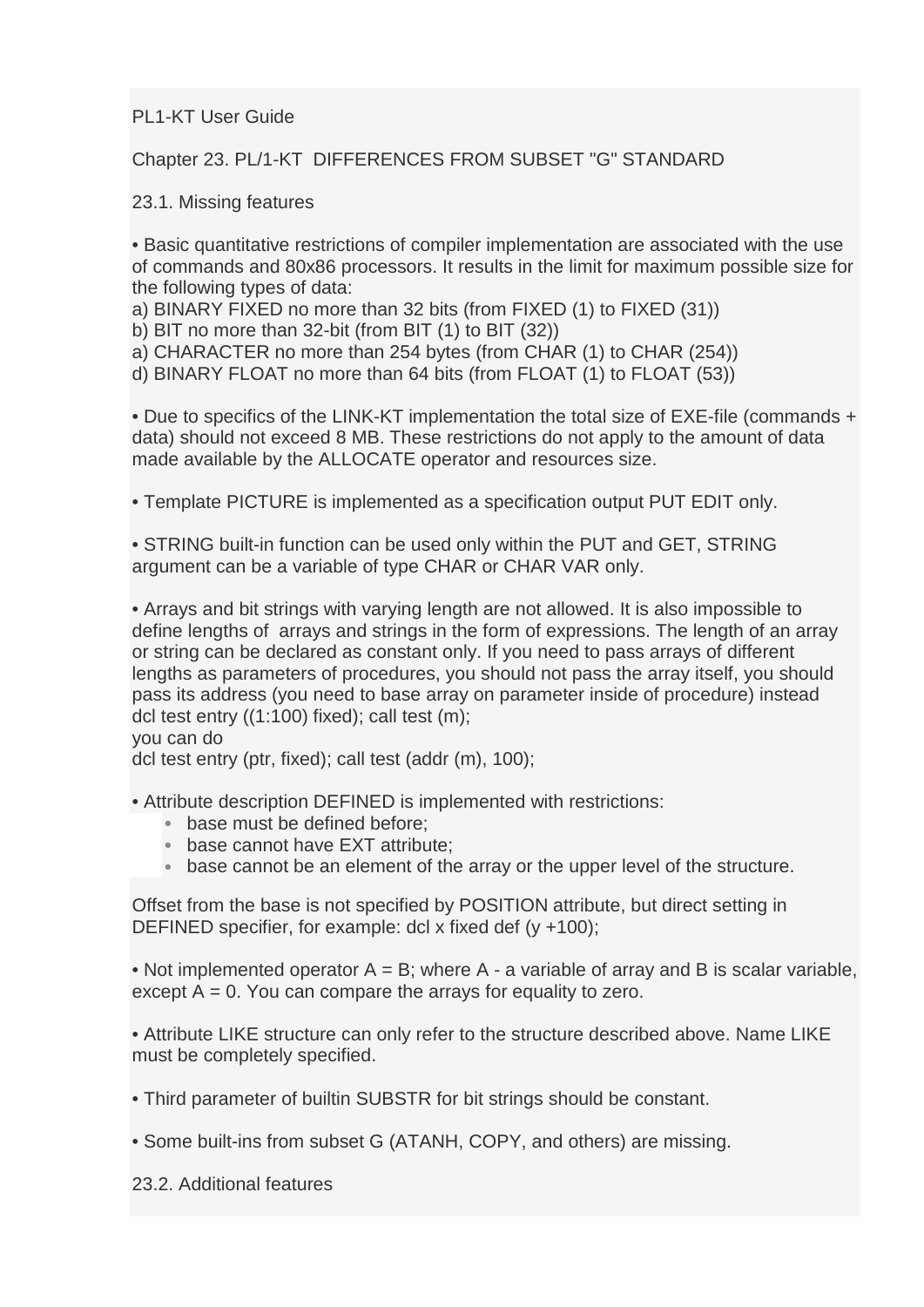• The complex numbers has been added, but with restrictions: they are used only for numbers FLOAT type only, convertions between complex and real types are not allowed and you need to write complex constants in quotes.

• Builit-ins ASCII and RANK are added.

• New operators LEAVE and CONTINUE.

• In the ALLOCATE statement you can specify the number of bytes allocated explicitly.

• The preprocessor operator %REPLACE allows elements enumeration by a comma.

• Using %INCLUDE, you can specify your own library.

• The keyword MAIN can be specified without OPTIONS.

• For text files input/output operations for variables of type CHARACTER VARYING with READ and WRITE is allowed.

- Operator GET EDIT allows format A.
- Using the control characters in string constants and variables is allowed.

• Allow the type description: DCL X (10) CHAR (10) STATIC INIT ((10), '0123456789 '); instead of the required by subset G description: DCL X (10) CHAR (10) STATIC INIT ((10) (1) '0123456789 ');

• An opportunity to write instead DO opening bracket {, and instead of END - closing bracket} was added, for example: IF  $X = 1$  THEN  $\{Y = 2, Z = 3\}$ 

• In the statement GO TO the word "TO" can be omitted, for example GO M;

• In the output for the operator PUT you can specify the operator STOP, for example: PUT DATA (X, Y, STOP);

• You can set the initial value of pointers other than NULL, for example: DCL X1 FIXED, X2 BIT (16) BASED (P), P PTR STATIC INIT (X1); You can specify the elements of structures: DCL P PTR STATIC INIT (X1.X2.X3);

• For initial value built-in DIMENSION (necessarily abbreviated - DIM), can be used, for example: DCL X1 (1:100) FIXED, LEN FIXED STATIC INIT (DIM (X1, 1));

• Built-ins LBOUND, HBOUND and DIMENSION with a zero value of the second parameter return the size of the type CHARACTER or CHARACTER VARYING: DCL X1 (1:100) CHAR (45);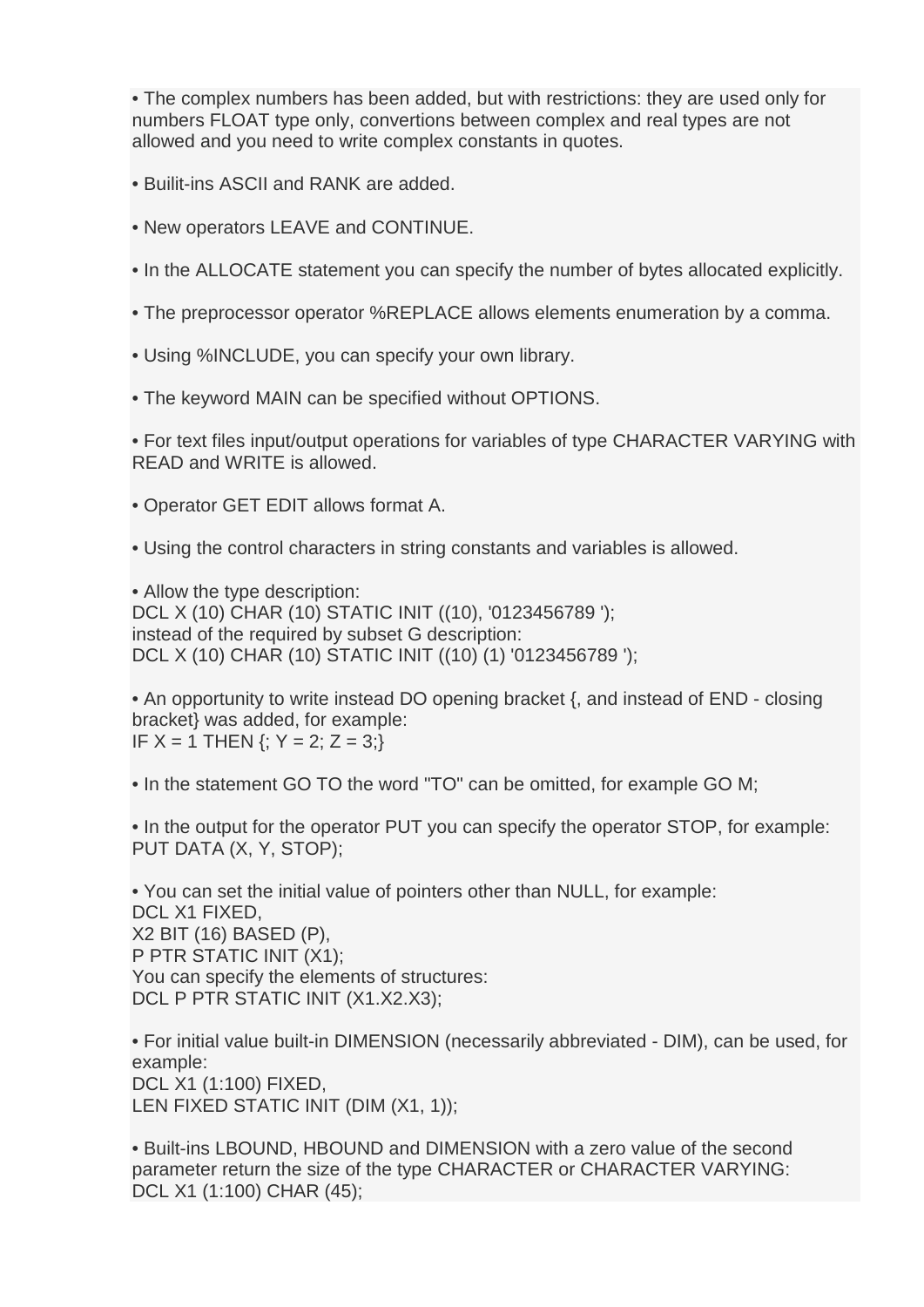$Y = DIM (X1, 0)$  /  $*$  assigns the Y value of 45  $*$  /

• For built-in functions LBOUND, HBOUND and DIMENSION you can omit second parameter, then it is set to 1.

• You can set the response code for Windows in the statement STOP.

• You can specify the keyword KEY rather than KEYFROM.

• You can omit the keyword ERROR, for example, instead of the SIGNAL ERROR (150), you can write SIGNAL (150);

• You can put the single-line comments (valid until the end of the line) as well as in the language C++. Such comments begin with "/ /", for example: X +1; / / example single-line comment

• If the second parameter of the transformation built-in CHARACTER is negative constant, it is assumed to be the length of the response string, starting from the right (not from left).

• You can use a CALL procedure-function returning FIXED BINARY or BIT.

- The keyword CALL can be omitted.
- Built-in ROUND for bit strings performs a cyclic shift.
- You can set a prefix of disposability "1" before the DO-group.
- In the assignment statement is admissible list of variables.

• After the symbolic constants, you can specify the repeat factor in parentheses, for example:  $S = - \cdot \cdot \cdot (10)$ ;

- Cycle DO REPEAT; ... END; denotes an infinite loop.
- It is possible to list a number of conditions in a single ON-statement.

• Built-in TRIM is added, which removes any space and zero code from the beginning and end of strings.

• You can set to zero all the local variables of procedure by one assignment operator, pointing to the left side the name of it procedure.

• New assignment operators for arithmetic type  $X+-1$ ;  $X=-1$ ;  $X^*=2$ ;  $X/=2$  are added;

- DIMENSION statement in the description of arrays is allowed.
- Built-in DATE4Y, returning all four digits of the current year, is added.
- Built-in REPLACE, replacing the portions of strings is added.
- Qualifier W in text constants is added to indicate the Windows encoding.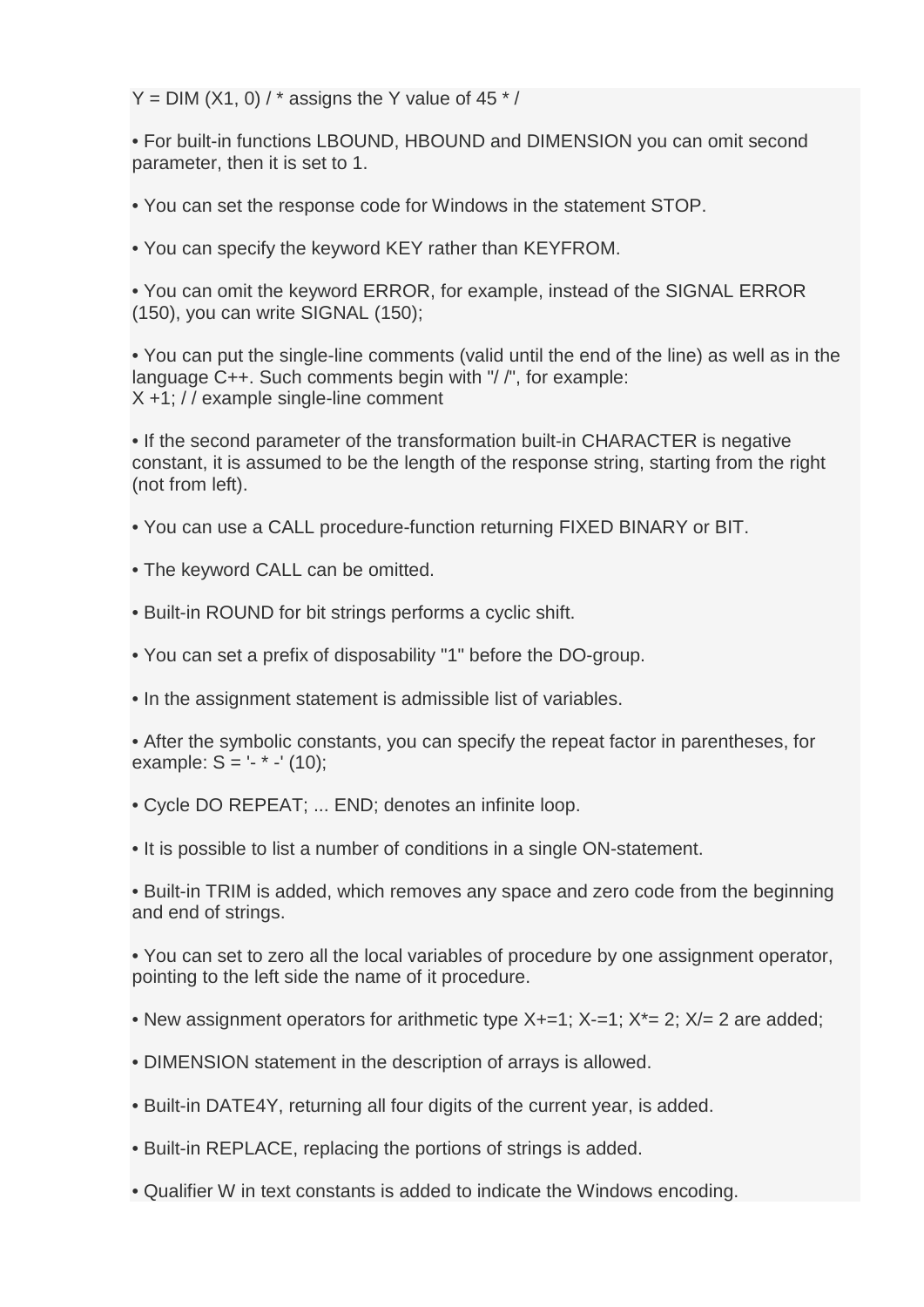• The ability to explicitly the number of bytes specify in the statements READ and WRITE is added.

• Attribute IMPORT for Windows procedures is added.

• It is possible to write directly in the operator STOP inside of PUT EDIT.

• After the END of the cycle operator, you can write the loop variable, or words from the title REPEAT/WHILE.

• The ability to access the CPU registers directly and to write any commands in the program using UNSPEC is added.

•Russian equivalents for keywords are added by using predefined operator %REPLACE.

You can change, the cycle parameter along the loop, such as  $DO I = 1 TO 100, J = 1 TO 100, K = 100 TO 1 BY -1; ... END;$ 

23.3. Some comments on the implementation

ON operator doesn't free the memory that contains the variable, the use of which caused this ON situation. So, you cannot close the file in the exchange with which the ON-situation if it is ON ENDFILE.

The implementation process of recursive procedures is as follows:

• At entering into the stack we copy to it static frame containing the address of any object in the class memory AUTOMATIC;

• On finish recursive procedure restores all the data from the previous instance of the stack back into the static frame.

If a recursive procedure calls routines and calls to objects in memory class AUTOMATIC, in fact, work is being done with the addresses of the static frame. If the routine is its own recursive procedure, there may be unpredicted results. In addition, the result will be unpredictable if the parameters recursive procedure to access external variables by value. These parameters must be enclosed in parentheses.

To convert DECIMAL to FLOAT DECIMAL, intermediate conversion to CHAR and CHAR in FLOAT is used. Thus, the expression  $X = 1/3$ , where X - FLOAT will be slower than  $X = 1/3e0$ :

The compiler checks whether the end of the procedure-function body can be formally reached (without the use of operator RETURN) and warns if so.

When you exit the block bounded by BEGIN; and END; settled in this unit ON-operators are not canceled.

When setting procedure parameters by constants, no temporary variables for these constants are created within the procedure. However, this can be done by enclosing the constant parameters in parentheses.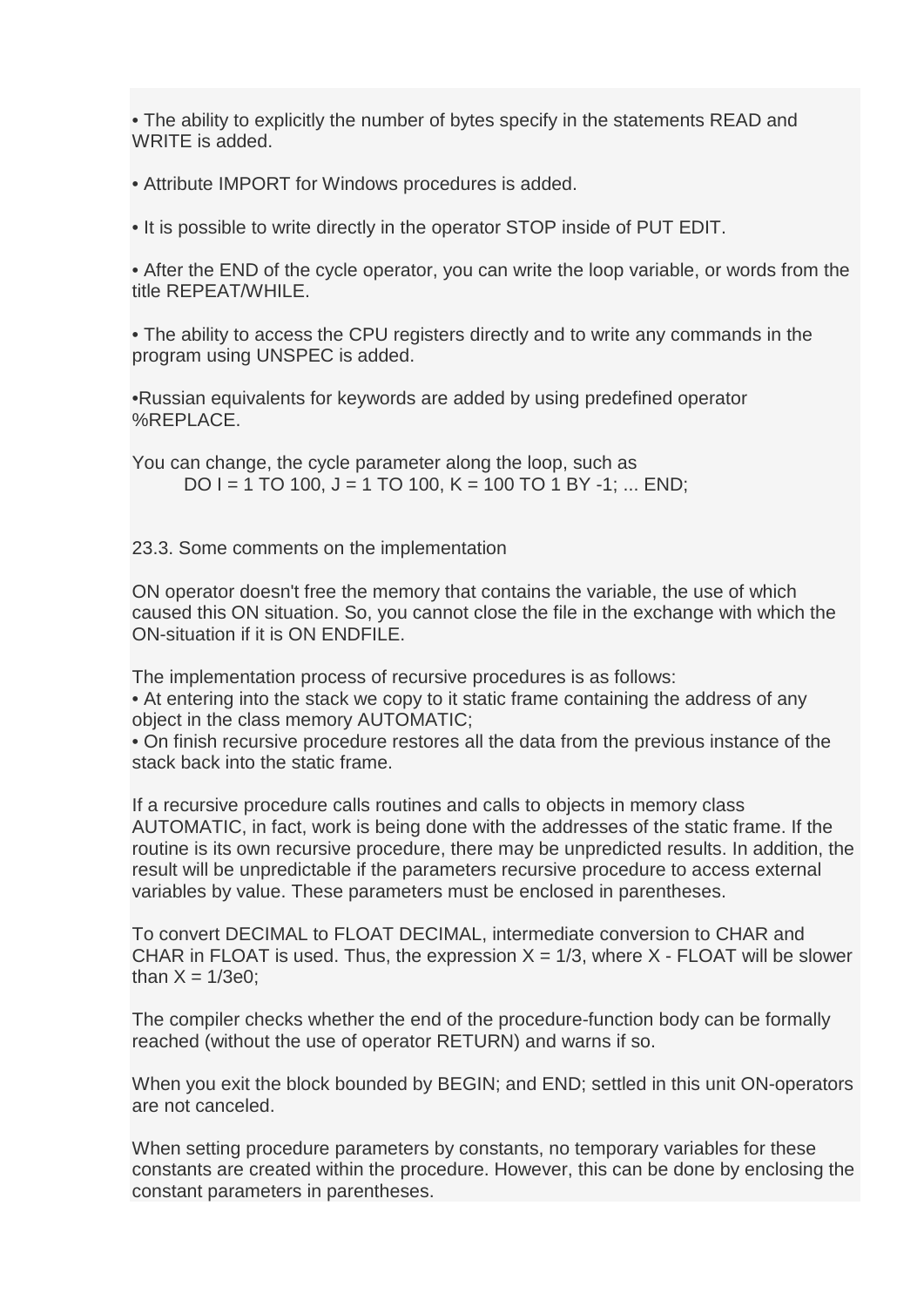Conditional statements are not supported for variables of type BINARY FIXED, if their addition or subtraction gives intermediate results more than the absolute value of 2147483647

Memory for ON unit organized as a 32 word stack. This stack is the same for all units. Thus, at any point in the program is not possible presence of more than 32 open ON units, or you will get a message: CONDITIONAL STACK OVERFLOW.

As a compilation result we obtain a relocatable object code in Intel format OMF 8086/8087, in this format, the names of external procedures can be up to 40 bytes.

Names of external procedures and data may include Russian letters, but in this case you should only use LINK-KT, other linkers may give an error.

CHAPTER 24. DIFFERENCES FROM PL/1-KT IBM OS PL/I, and full PL/I (ANSI X3.53)

1. Several procedures, BEGIN blocks and DO groups cannot end with a single END.

- 2. Procedures cannot have multiple entry points.
- 3. Function must return a scalar value.

4. Character strings in the description RETURNS must be an integer constant.

5. BEGIN block cannot be an attribute OPTIONS.

6. Character set (small, Russian letters and pseudo graphic) differs from the full set of ANSI.

7. Comments should not contain a combination of characters /\* \*/ (unless the key compilation H is set).

8. Prefixes enabling/disabling exception handling is not allowed.

9. Binary constants are not allowed, repetition factor can use for symbolic constants only and it is written after them (in ANSI PL/I – before symbolic constants).

10. Do not use undeclared variables.

11. Length of string variables and structures in the declaration must be an integer constant, the exception - the string length of the formal parameter (here \* is allowed)

12. The lower and upper bounds must be integer constants.

13. There should not be indexed labels before the keywords PROCEDURE and FORMAT, any label before DECLARE, THEN and ELSE not allowed.

14. Array, covering not continuous piece of memory (due to the fact that it is part of the structure) cannot be an argument of the procedure.

15. Expressions in the IF and DO WHILE must be bit strings of length 1.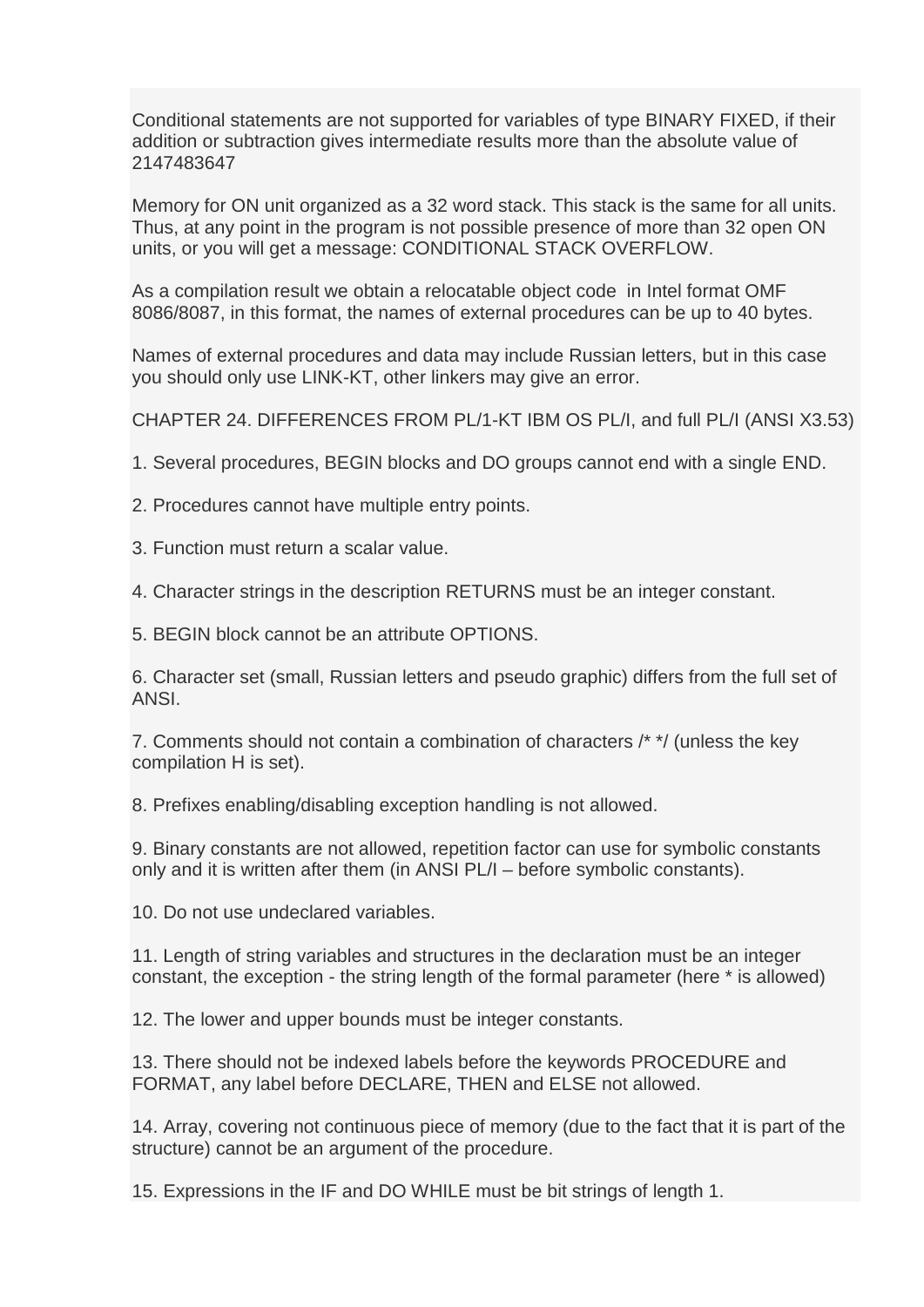16. You cannot use REURN in order to exit from the ON-operator.

17. Following statements are not supported:

DISPLAY, EVENT, EXIT, FLOW, HALT, ENTER, NOFLOW, ORDER, OTHERWISE, PRIORITY, REENTRANT, RELEASE, REORDER, REPLY, RETCODE, SELECT, SYSTEM, RASK, TRKOFL, UNLOCK, WAIT, WHEN.

18. Storage class CONTROLLED is not supported.

19. In the ALLOCATE statement IN option is not supported.

20. Attribute CONNECTED is not supported.

21. Assignment by operator BY NAME is not allowed.

22. COPY attribute is not supported in statements PUT and GET, DATA attribute does not output array indices, GET DATA does not allow semicolon and arbitrary data order.

23. In the statement PUT options ALL, FLOW and SNAP are not allowed.

24. Format list cannot contain variables and expressions.

25. In the statement READ options LOCATE and IGNORE are not supported.

26. Statement REWRITE cannot contain option FROM.

27. Unaligned bit strings (regardless of attributes and ALIGNED UNALIGNED row always have type ALIGNED) are not supported.

28.The following file attributes are not supported:

ADDBUFF, BUFFERED, BUFND, BUFNI, BUFOFF, BUFSP, CTL360, D, DB, FETCH, FS, GENKEY, INDEXAREA, INDEXED, KEYLENGTH, KEYLOC, LEAVE, NCP, NOLOCK, NOWRITE, PASSWORD, REREAD, REUSE, SCALARVARYING, SIS, SKIP, SYSIN, SYSPRINT, TOTAL, TP (M / R), VS, VSAM.

29. DEFAULT statement is not supported.

30. The following attributes are implicitly supported, but cannot be set explivitly: CONSTANT, MEMBER, NONVARYING, PRECISION, REAL, STRUCTURE.

31. The following attributes are not supported: AREA, BIT VARYING, CONDITION, CONTROLLED, GENERIC, LOCAL, OFFSET, POSITION (instead POSITION constant with the "+" is used).

32. For class variables DEFINED attribute ISUB cannot be used.

33. In the operator DECLARE option REFER.cannot be used.

34. Variables initialization is only valid for a storage class STATIC.

35. Repetition factor in the operator INITIAL must be an integer constant.